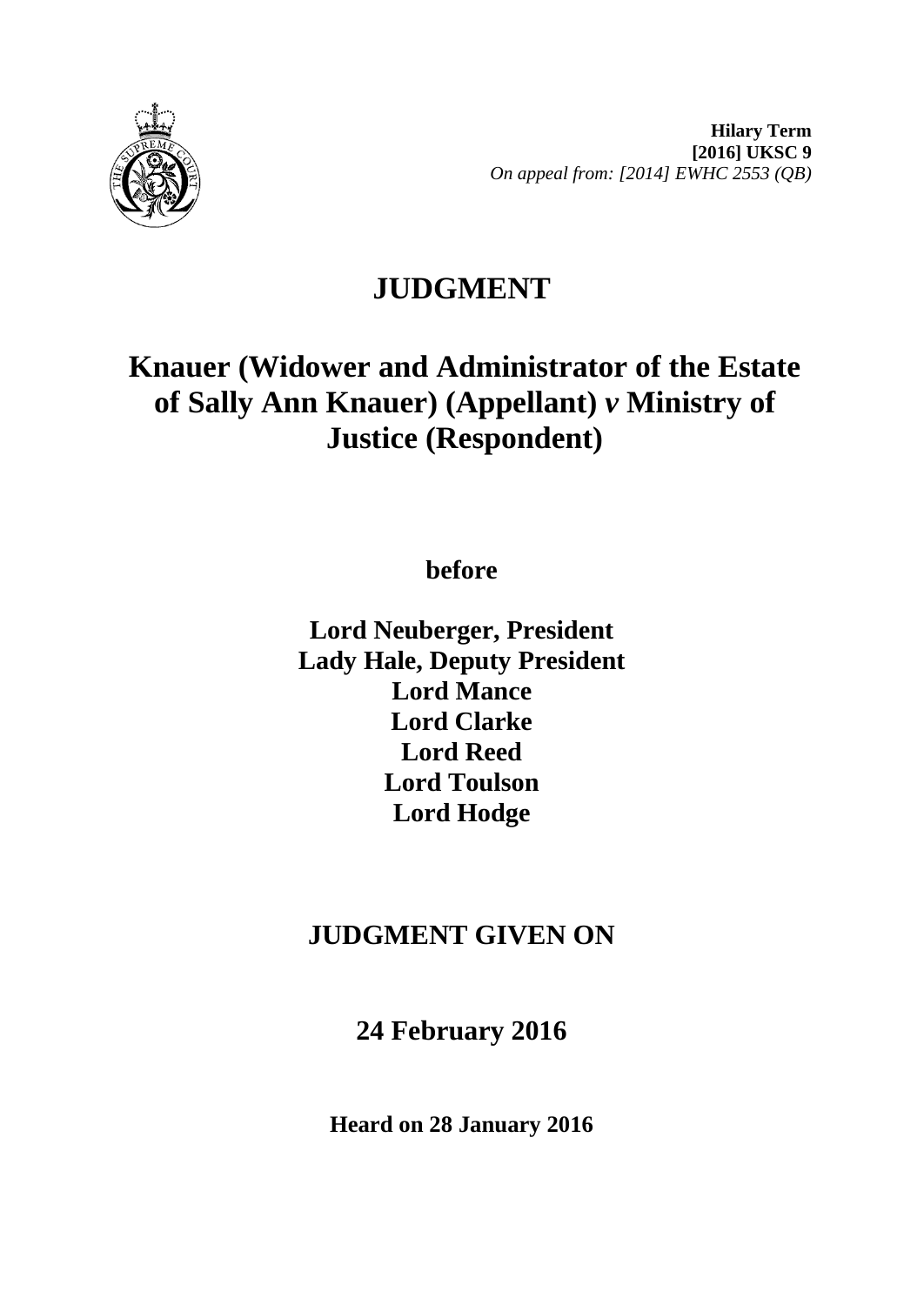*Appellant Respondent*<br>Frank Burton QC *Respondent* Gerard McDermot Harry Steinberg Niall Maclean (Instructed by Charles Lucas & Marshall )

Gerard McDermott QC<br>Tom Poole

(Instructed by The Government Legal Department )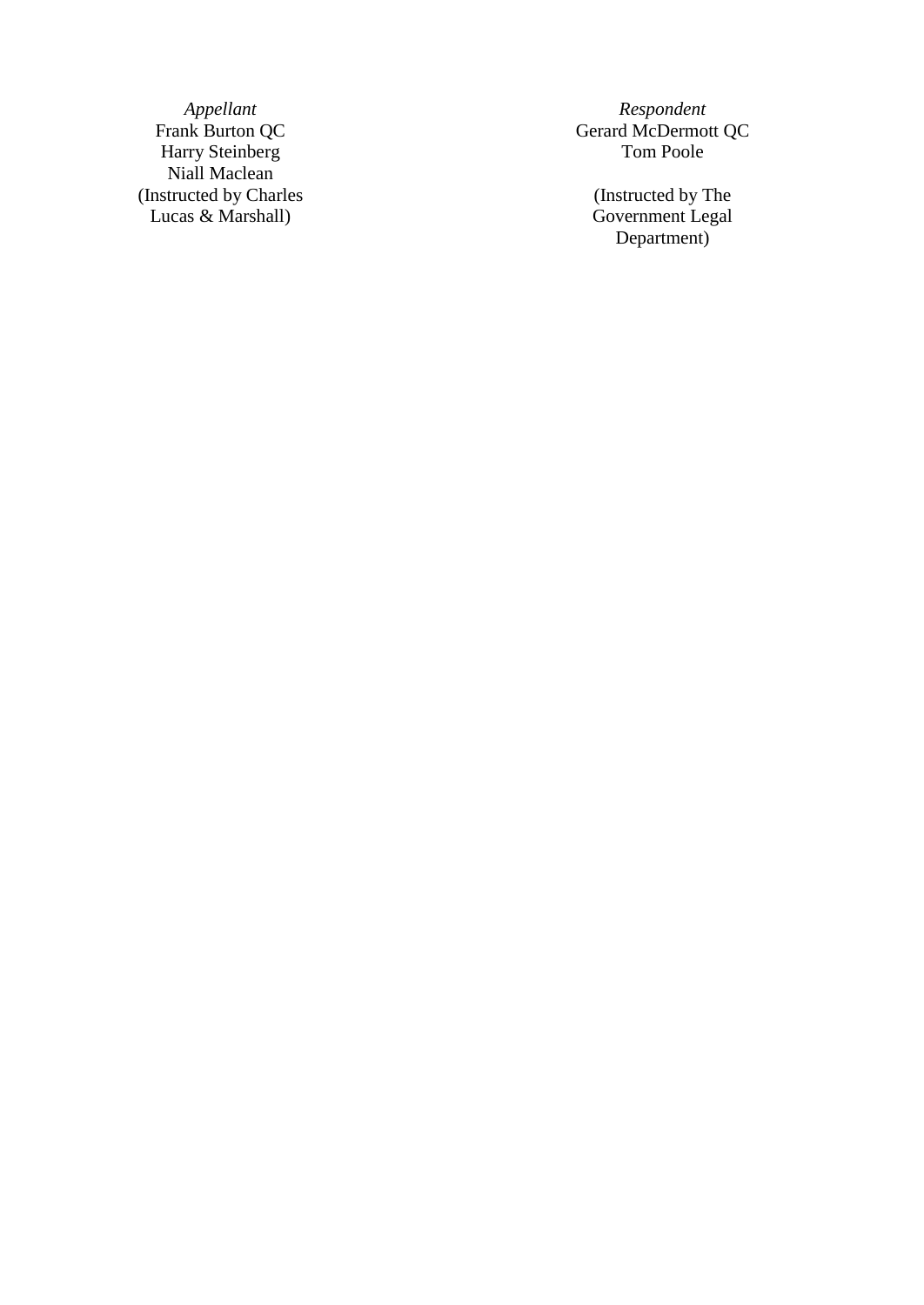### **LORD NEUBERGER AND LADY HALE: (with whom Lord Mance, Lord Clarke, Lord Reed, Lord Toulson and Lord Hodge agree)**

1. It is the aim of an award of damages in the law of tort, so far as possible, to place the person who has been harmed by the wrongful acts of another in the position in which he or she would have been had the harm not been done: full compensation, no more but certainly no less. Of course, there are some harms which no amount of money can properly redress, and these include the loss of a wife or husband. There are also harms which it is difficult to assess, especially those which will be suffered in the future, but the principle of full compensation is clear. The issue in this case is whether the current approach to assessing the financial losses suffered by the dependant of a person who is wrongfully killed properly reflects the fundamental principle of full compensation, and if it does not whether we should depart from previous decisions of the House of Lords.

#### *The facts*

2. The appellant is the widower of Mrs Knauer, who died from mesothelioma in August 2009 at the age of 46. It is now accepted that she contracted the disease as a result of exposure to asbestos during the course of her employment by the respondent as an administrative assistant at Her Majesty's Prison, Guy's Marsh. The respondent had initially denied such exposure but liability was eventually admitted in December 2013, when judgment was entered for the appellant with damages to be assessed.

3. The damages hearing took place before Bean J in July 2014. Many items of damage were agreed and he resolved those which remained in issue. This included the annual figure for the value of the income and services lost as a result of her death (the "multiplicand"). There is no appeal against any of those findings. The issue is whether the number of years by which that figure is to be multiplied (the "multiplier") is to be calculated from the date of death or from the date of trial. The parties are agreed that in this case the difference between the two approaches is £52,808.

4. The trial judge held (as had Nelson J in *White v ESAB Group (UK) Ltd* [2002] PIQR Q6) that he was bound to follow the approach adopted by the House of Lords in *Cookson v Knowles* [1979] AC 556 and *Graham v Dodds* [1983] 1 WLR 808 and to calculate the multiplier from the date of death. Freed from that authority, however, he would have preferred the approach which had been recommended by the Law Commission, in their report on *Claims for Wrongful Death* (1999) (Law Com No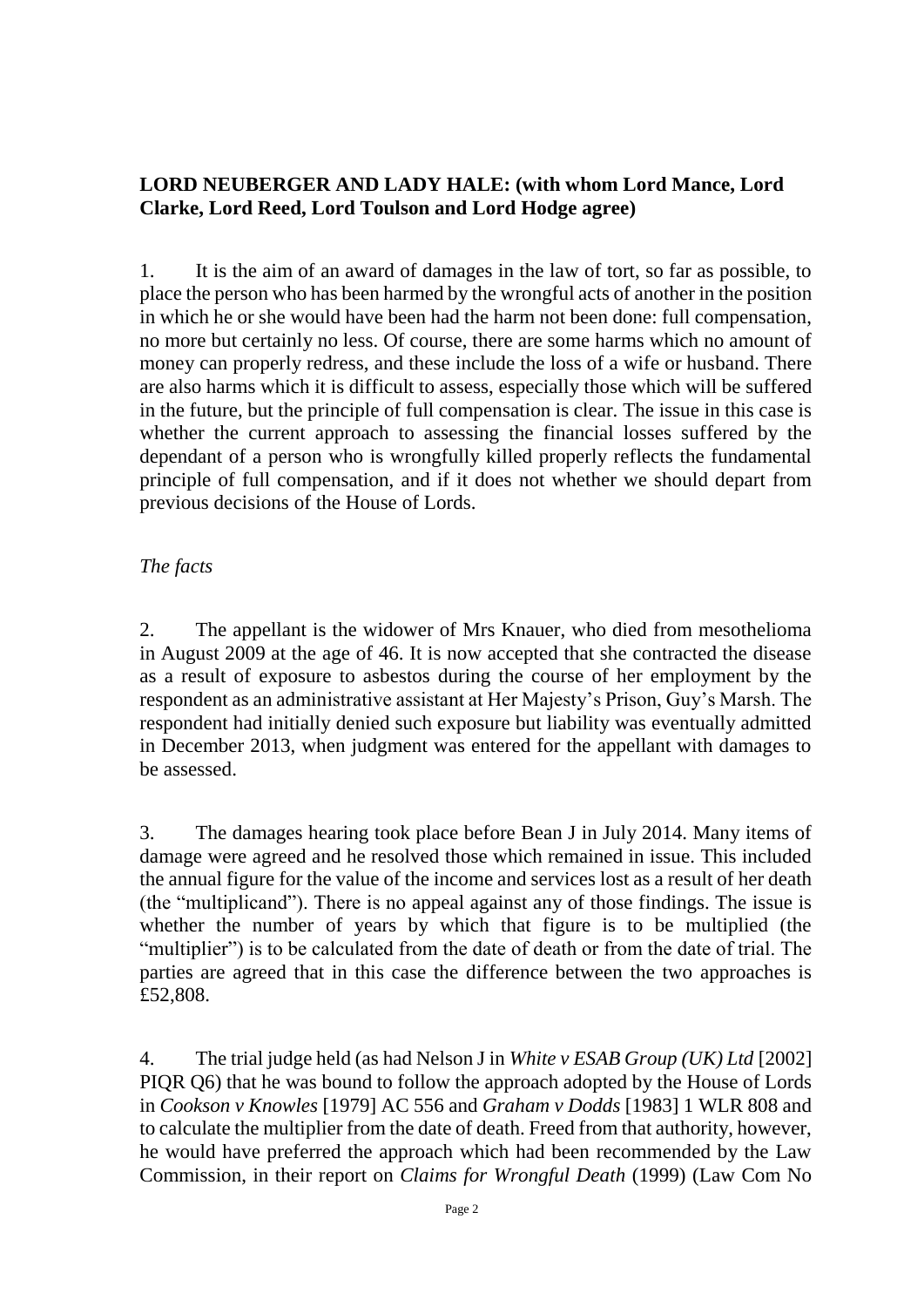263), of calculating the multiplier from the date of trial. He granted a certificate under section 12 of the Administration of Justice Act 1969 to enable the case to come directly to this court, leapfrogging the Court of Appeal.

5. The issue of principle which this court is asked to decide is whether the date of death or the date of trial is the proper approach. But if the answer to that question is the date of trial then the subsidiary issue is whether it is open to or proper for this court to depart from the approach laid down by Lord Diplock and Lord Fraser of Tullybelton in *Cookson v Knowles* and by Lord Bridge of Harwich in *Graham v Dodds* or whether the defect in the present law is one which should be left to Parliament to cure.

### *The principle*

6. Mr Gerard McDermott QC, who appeared for the respondent, very properly conceded that the appellant's case on the issue of principle was a good one. The normal approach is to calculate the losses up to the date of trial and award a lump sum in respect of those. Future losses are calculated on the multiplier/multiplicand approach. The multiplier reflects the normal life expectancy of the victim, based on actuarial tables which include a discount to take account of the risk of an earlier death (frequently referred to as "the vicissitudes of life"). But there is also a discount to reflect the value to the claimant of receiving a lump sum now to cater for future losses which would have been suffered over a number of years in the future. Without such a discount, there would be over-compensation. The object is that, at the end of the period in question, the damages will have been exhausted in compensating the victim. The victim should not gain a profit from the compensation. That is the way in which damages for personal injury falling short of death are assessed.

7. Calculating damages for loss of dependency upon the deceased from the date of death, rather than from the date of trial, means that the claimant is suffering a discount for early receipt of the money when in fact that money will not be received until after trial. The appellant accepts that the sum calculated to reflect the loss which has been suffered up to the date of trial should contain a discount to reflect the risk that, had there been no tort, the deceased might have died between her actual date of death and the date of trial. There may also be a risk that the support or services provided for a dependant might have stopped or reduced, for example because of the deceased's accident, illness or loss of job or the dependency ceasing, for example because a child grows up. In most cases any discount would be a modest one, although of course there will be cases in which the risk was far from negligible and where a larger discount would be appropriate. But, as the figures in this case show, the effect of the discount for the non-existent early receipt of the money is far from negligible. It results in under-compensation in most cases.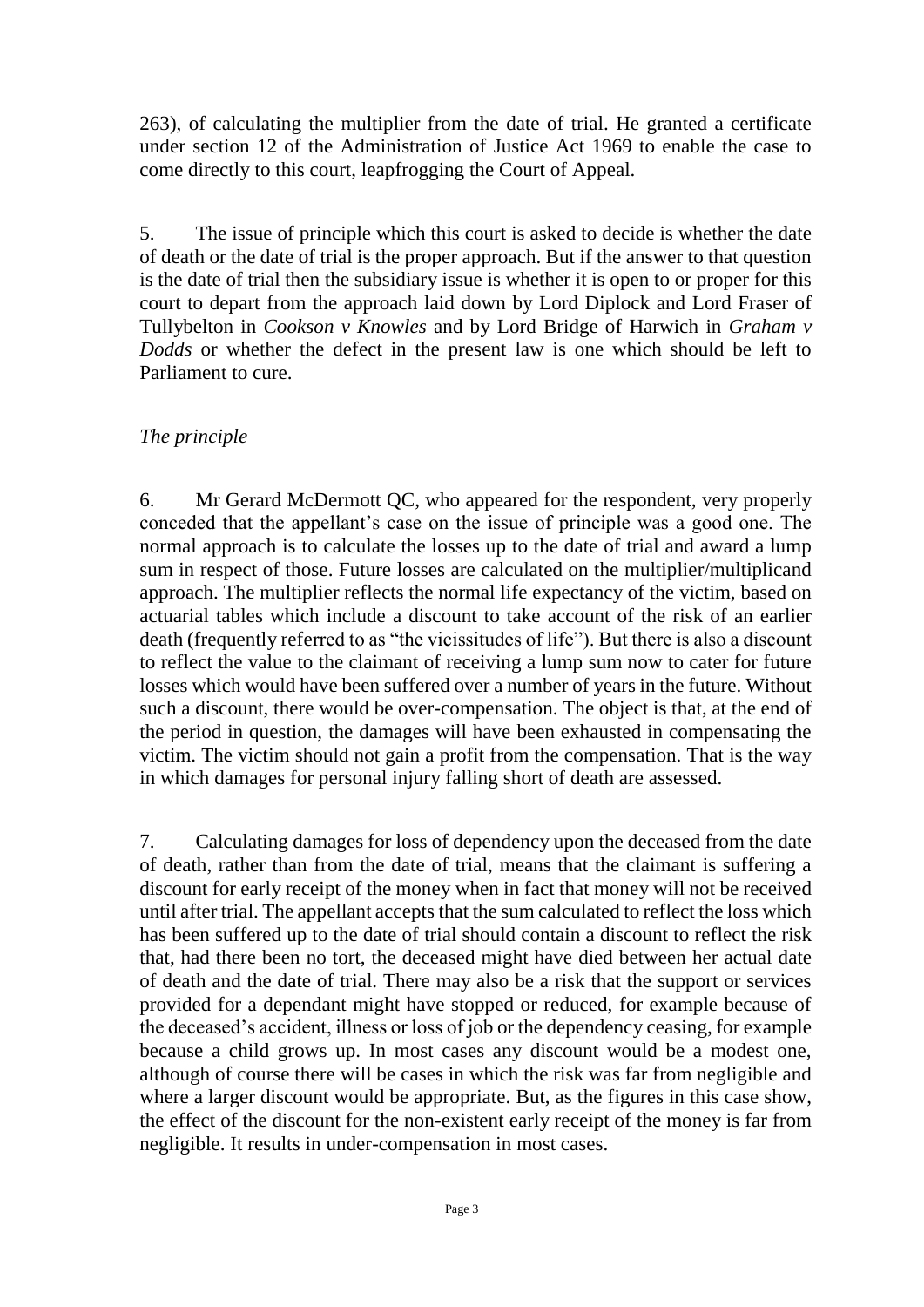8. This has become clear now that the calculation of financial losses is based upon the actuarial tables produced by the Ogden Working Party. The current approach in fatal accident cases involves taking a multiplier as at the date of death and then deducting from it the time which has elapsed between the death and the trial. This is to mix up a calculation based on properly considered actuarial principles with an arbitrary arithmetical deduction. As Hooper LJ confessed in *Fletcher v A Train and Sons Ltd* [2008] EWCA Civ 413; [2008] 4 All ER 699, para 42, "I do not understand why chronological years are deducted from the multiplier".

9. The trial judge in that case had awarded interest on the whole sum, in order to make up for the under-compensation, an approach which the Court of Appeal had to overturn. There have been other examples of courts seeking to get round the problem by adopting a distorted approach: see *ATH v MS* [2003] QB 965 and *Corbett v Barking, Havering and Brentwood Health Authority* [1991] 2 QB 408. The temptation to react to a rule which appears to produce an unjust result by adopting artificial or distorted approaches should be resisted: it is better to adopt a rule which produces a just result.

10. The Law Commission, in their report on *Claims for Wrongful Death*, said this:

> "4.7 In the majority of cases it is the life expectancy of the deceased, and hence the period for which he or she would have continued to provide benefits to any dependants, which will govern the multiplier. It was in this context that the 'date of death' rule was adopted, on the basis that 'everything that might have happened to the deceased after that date remains uncertain'.

> 4.8 It is true that where the multiplier is controlled by the life expectancy of the deceased, the only information which will usually be relevant to that calculation is that which was known about the deceased at the time of death. On the other hand, it is possible to imagine facts on which matters emerging as certain after the deceased's death do affect the period for which it is estimated that he or she would have continued to provide benefits. For example, the deceased might have suffered from a life-shortening medical condition which could not be treated in his or her lifetime. If by the time of trial it is known that, within a year of his death, a treatment for the condition had been developed, this would inevitably affect the accuracy of any multiplier calculated at the date of death. Thus, even in cases where the *deceased's* life expectancy controls the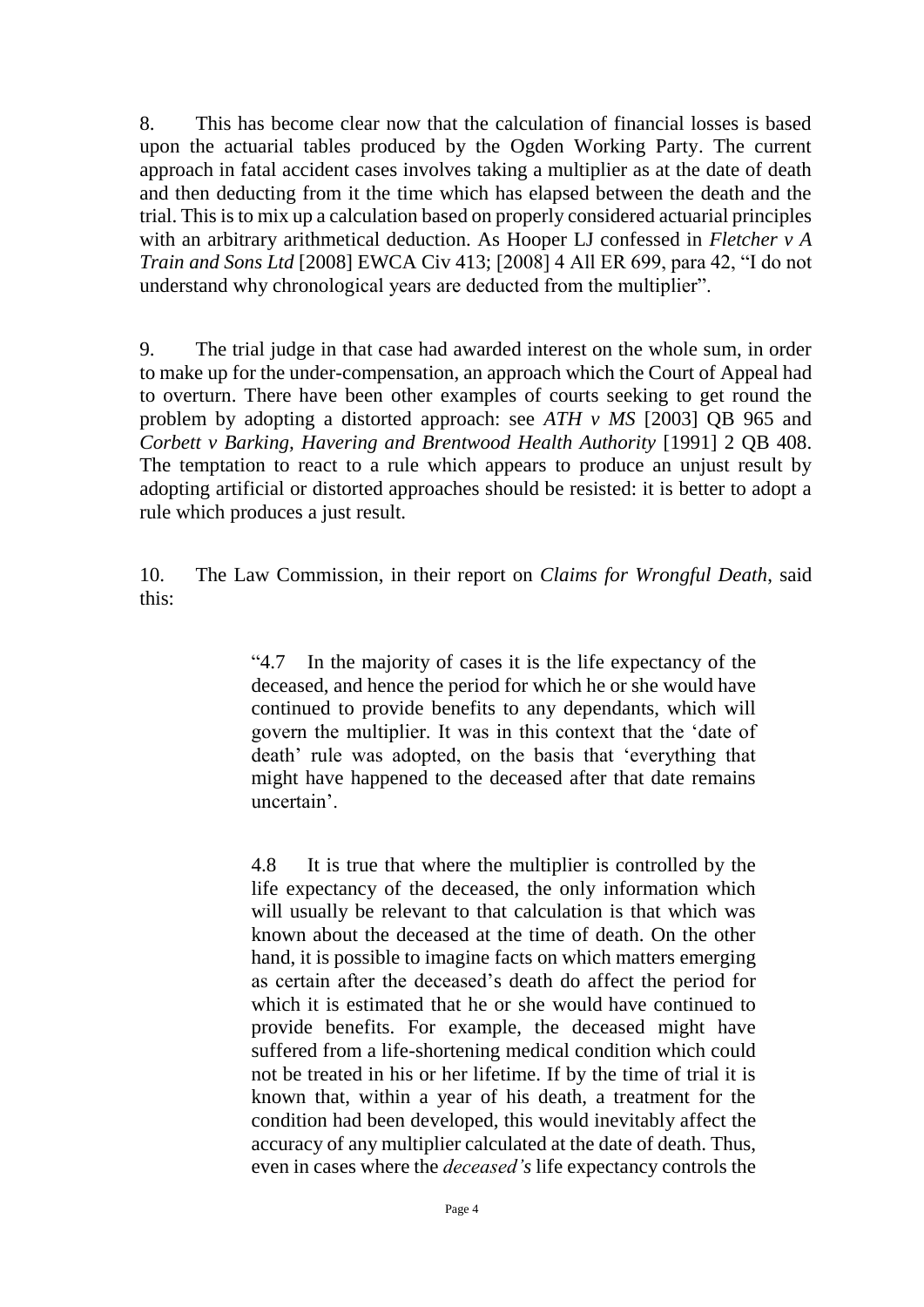multiplier, we do not agree with Lord Fraser's assertion that the multiplier should inevitably be selected 'once and for all' as at the date of death."

11. They recommended that, as in personal injury cases, actuarially calculated multipliers should be used for calculating future losses in fatal accident cases from the date of trial. For pre-trial losses the only difference from non-fatal cases would be that there would have to be a small deduction to take account of the possibility that the deceased might in any event have died or given up work before trial (para 4.17). They expressed this policy, not in the simple proposition that the multiplier should be calculated from trial, not death, but more precisely as "a multiplier which has been discounted for the early receipt of the damages shall only be used in the calculation of post-trial losses" (para 4.18). They also recommended that the Ogden Working Party should consider, and explain more fully, how the existing tables should be used, or amended to produce accurate assessments of damages in fatal accident cases, based upon their preferred approach (para 4.23).

12. If this is now so obvious, why did the House of Lords reach a different conclusion in *Cookson v Knowles* and *Graham v Dodds*? The short answer is that both cases were decided in a different era, when the calculation of damages for personal injury and death was nothing like as sophisticated as it now is. In particular, the courts discouraged the use of actuarial tables or actuarial evidence as the basis of assessment, on the ground that they would give "a false appearance of accuracy and precision in a sphere where conjectural estimates have to play a large part". Hence "[t]he experience of practitioners and judges in applying the normal method is the best primary basis for making assessments": Lord Pearson in *Taylor v O'Connor* [1971] AC 115, 140. Rather like the assessment of the "tariff" in criminal cases, the answer lay in the intuition of the barristers and judges who appeared in these cases. This was wholly unscientific. Counsel in the current case were agreed that, when they started at the Bar, the conventional approach to deciding upon the multiplier was to halve the victim's life expectancy and add one year, with a maximum of 16 to 18 years. This is an approach which depends upon "being in the know" rather than reality.

13. In *Cookson v Knowles* the main issue was whether interest should have been awarded on the whole sum of damages awarded, as the trial judge had done. Both the Court of Appeal and the House of Lords held that it should not. The damages should be split into pre-trial and post-trial losses and interest (at half rate) should be awarded on the former but not on the latter. Lord Fraser also dealt with the date from which the multiplier should be calculated and held that, in a fatal accident case, it should be the date of death, whereas in a non-fatal personal injury case, it was the date of trial. He justified the distinction on this basis at p 576: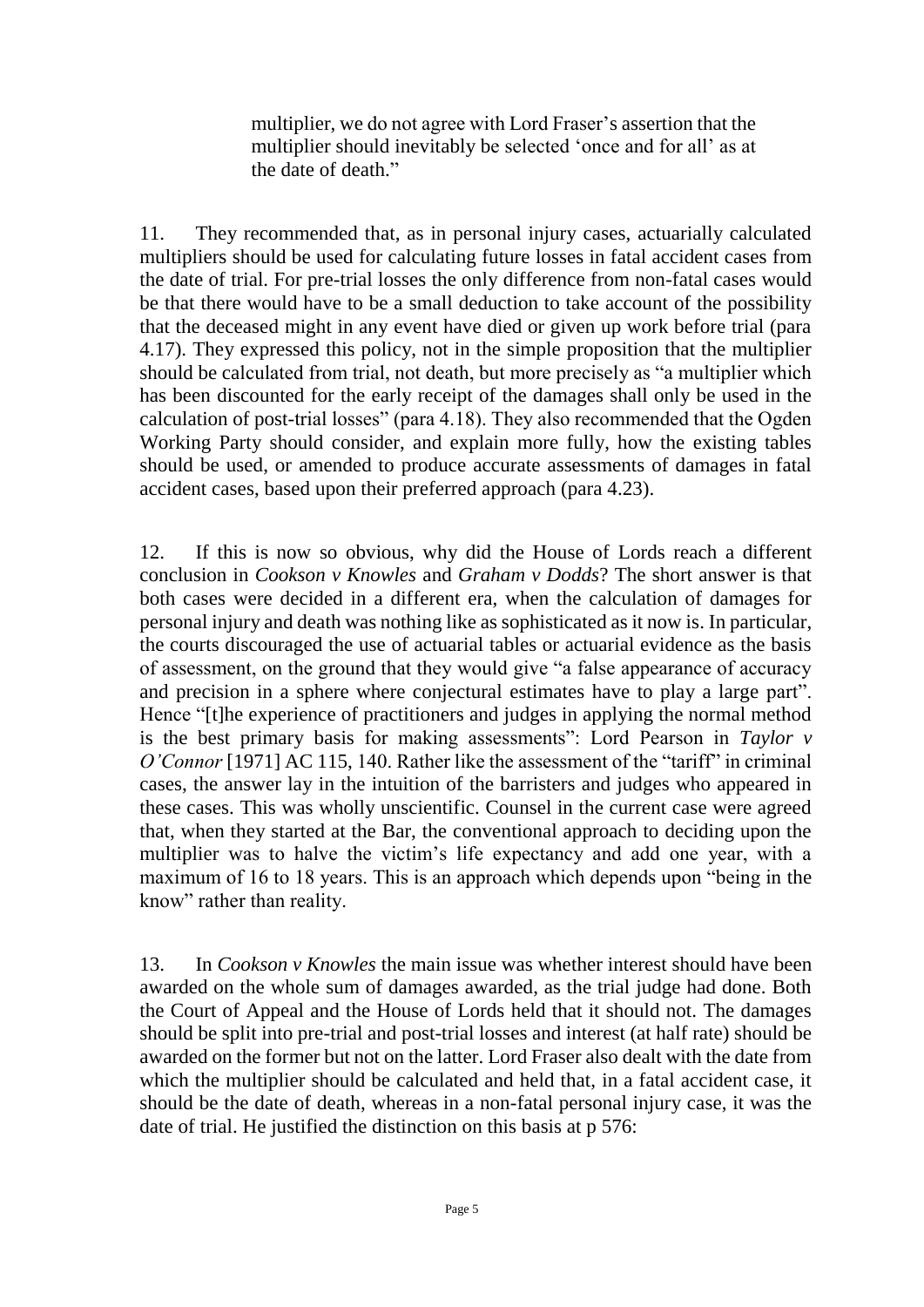"In a personal injury case, if the injured person has survived until the date of trial, that is a known fact and the multiplier appropriate to the length of his future working life has to be ascertained as at the date of trial. But in a fatal accident case the multiplier must be selected once and for all as at the date of death, because everything that might have happened to the deceased after that date remains uncertain."

14. It seems clear that he was thinking of the multiplier in terms of taking account of the vicissitudes of life rather than in terms of accelerated receipt. The only other substantial speech was that of Lord Diplock, who did not question the propriety of assessing the multiplier as at the date of death (although for the purpose of awarding interest, it had to be divided into the pre- and post-trial periods).

15. In *Graham v Dodds*, the majority of the Court of Appeal in Northern Ireland took the view that Lord Diplock and Lord Fraser had expressed "opposite and irreconcilable opinions" (p 814), Lord Diplock favouring the date of trial and Lord Fraser the date of death. The court preferred what they took to be Lord Diplock's view. In the House of Lords, Lord Bridge (with whom all the other members of the appellate committee, including Lord Diplock, agreed) held that Lord Fraser and Lord Diplock had not disagreed. Lord Bridge agreed with the reason given by Lord Fraser for distinguishing between fatal and non-fatal cases and added that choosing the later date "would lead to the highly undesirable anomaly that in fatal accident cases the longer the trial of the dependants' claims could be delayed the more they would eventually recover" (p 815). Once again, the emphasis was on the uncertainties of life, the difficulty of knowing what would have happened to the deceased between death and the date of trial, and not upon the question of accelerated payment.

16. The Ogden Tables did not exist when these two cases were decided. The working party under the chairmanship of Sir Michael Ogden QC produced the first edition of *Actuarial Tables with Explanatory Notes for use in Personal Injury and Fatal Accident Cases* in 1984. Since then they have become a staple of personal injury and fatal accidents practice, the current edition being the 7th in 2011. Any doubts about using them in the courts were laid to rest in the landmark case of *Wells v Wells* [1999] 1 AC 345, where Lord Lloyd of Berwick said this at p 379F-G:

> "I do not suggest that the judge should be a slave to the tables. There may well be special factors in particular cases. But the tables should now be regarded as the starting-point, rather than a check. A judge should be slow to depart from the relevant actuarial multiplier on impressionistic grounds, or by reference to 'a spread of multipliers in comparable cases' especially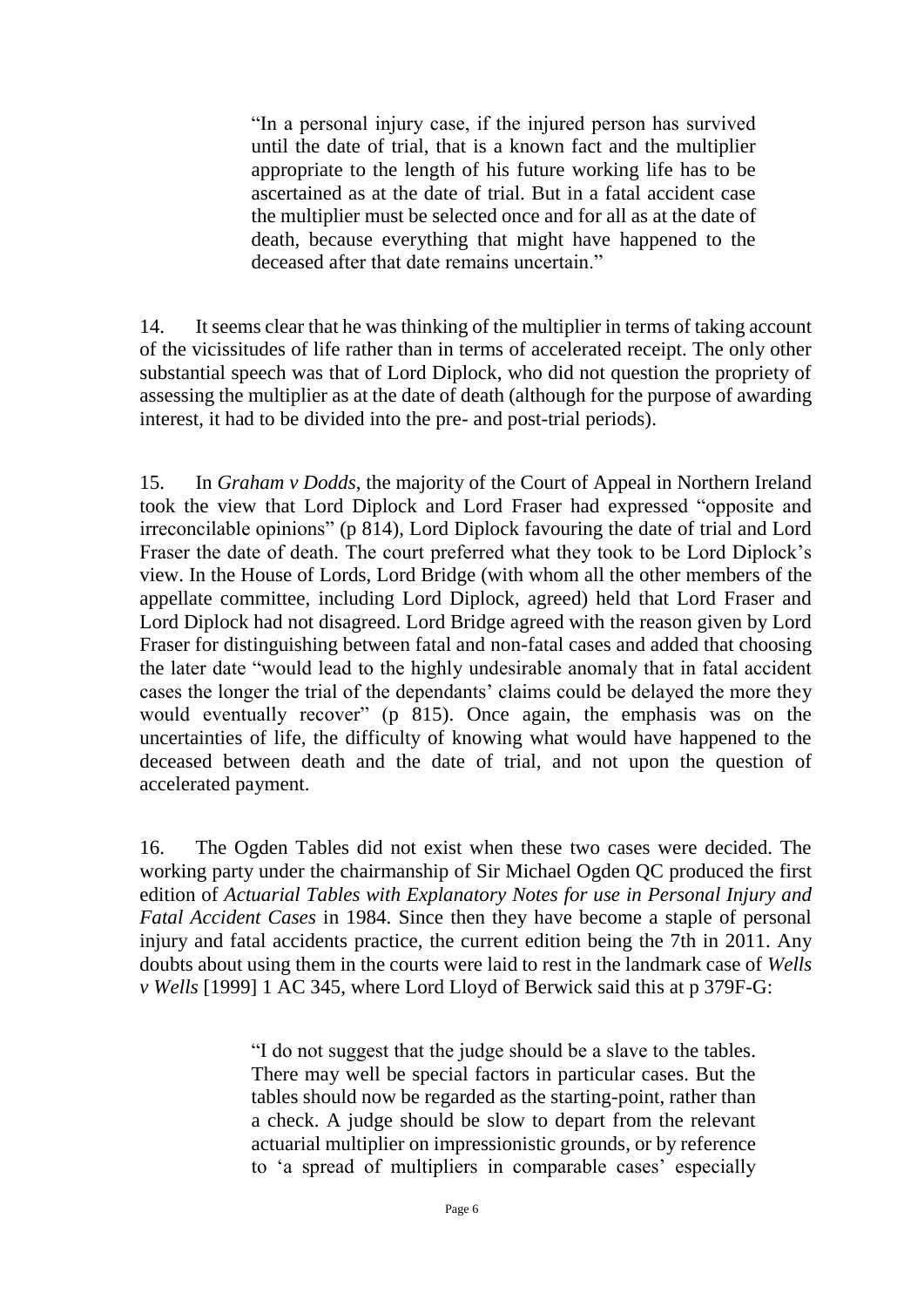when the multipliers were fixed before actuarial tables were widely used."

17. Following publication of the Law Commission's report, the tables have included fatal accident calculations based on the Law Commission's recommended approach, although at present they cannot be used. Of the two reasons given by Lord Bridge for the present approach, it is now clear that there is a perfectly sensible way of addressing his uncertainty point, which would remove the current distinction between fatal and non-fatal cases. The twin brothers mentioned in argument in *Cookson v Knowles*, one of whom was injured and the other of whom was killed in the same accident, would both be dealt with in the same way.

18. If his first concern can thus be dealt with, his second concern, any incentive for claimants to delay the trial, is a little harder to understand. If it were valid, it would apply equally to non-fatal personal injury claims. Further, if the present approach leads to under-compensation, it could be said that it creates an incentive for defendants to delay the trial. The reality is that this is another respect in which the litigation landscape has been transformed since 1984. Under the Civil Procedure Rules 1998, the court is now in a position to set timetables and insist that parties keep to them. In any event, the proper use of the Ogden Tables makes the concern irrelevant. The dependants will get that which reflects their probable loss on an actuarial calculation based on the facts known at the date of trial. There is no injustice either way.

#### *Departing from previous House of Lords decisions*

19. The question for us is not simply the identification of the date as at which the multiplier should be assessed. Before we can decide that that date should be the date of trial rather than the date of death, we also have to be satisfied that we should depart from the established law as laid down by the House of Lords in *Cookson v Knowles* and *Graham v Dodds*.

20. For the appellant, Mr Frank Burton QC contended that a determination that the appropriate date is the trial date would not involve a departure from those previous decisions, and therefore did not require the appellant to rely on the *Practice Statement (Judicial Precedent)* [1966] 1 WLR 1234, whereby the House of Lords declared that it could depart from its previous decisions. This contention rested on the basis that we are merely being asked by the appellant to change a judicial guideline, rather than to depart from any earlier decision. We do not accept that contention, which appears to fly in the face of the reasons given by Lord Bridge for reaching the conclusion which he did in *Graham v Dodds*. He stated that the selection of the date of trial date would be "clearly contrary to principle" and would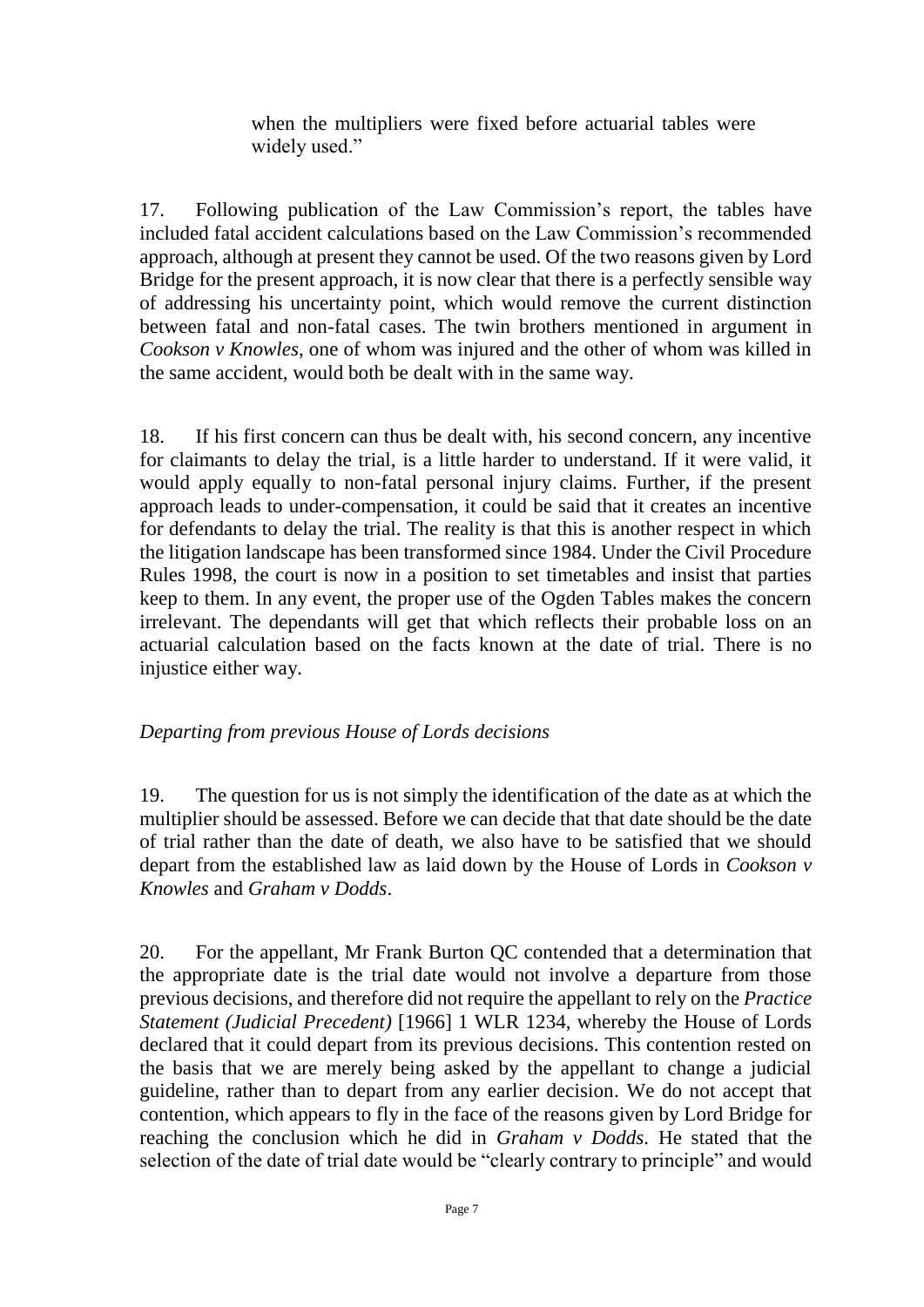give rise to a "highly undesirable anomaly" (p 815). However much we may doubt those observations for the reasons already given, they demonstrate that he was deciding the issue as a matter of legal principle, and not merely giving non-binding guidance.

21. Furthermore, it is important not to undermine the role of precedent in the common law. Even though it appears clear that both the reasoning and conclusion on the point at issue in *Cookson v Knowles* and *Graham v Dodds* were flawed, at least in the light of current practice, it is important that litigants and their advisers know, as surely as possible, what the law is. Particularly at a time when the cost of litigating can be very substantial, certainty and consistency are very precious commodities in the law. If it is too easy for lower courts to depart from the reasoning of more senior courts, then certainty of outcome and consistency of treatment will be diminished, which would be detrimental to the rule of law.

22. In our view, therefore, the issue is whether this is a case where this Court should apply the 1966 *Practice Statement*. In that connection, it is well established that this Court should not refuse to follow an earlier decision of this Court or the House of Lords merely because we would have decided it differently - see per Lord Bingham of Cornhill in *Horton v Sadler* [2007] 1 AC 307, para 29. More than that is required, not least because of the desirability of certainty in the law, as just discussed. However, as Lord Bingham said in the same passage, while "former decisions of the House are normally binding … too rigid adherence to precedent may lead to injustice in a particular case and unduly restrict the development of the law".

23. This Court should be very circumspect before accepting an invitation to invoke the 1966 *Practice Statement*. However, we have no hesitation in concluding that we ought to do so in the present case. At least in the current legal climate, the application of the reasoning in the two House of Lords decisions on the point at issue is illogical and their application also results in unfair outcomes. Further, this has encouraged "courts … to distinguish them on inadequate grounds" (to quote Lord Hoffmann in *A v Hoare* [2008] AC 844, para 25), which means that certainty and consistency are being undermined. Above all, the fact that there has been a material change in the relevant legal landscape since the earlier decisions, namely the decision in *Wells v Wells* and the adoption of the Ogden Tables, when taken with the other factors just mentioned, gives rise to an overwhelming case for changing the law.

24. As already noted, Mr McDermott very fairly acknowledged the strength of the appellant's case for a change of approach. His only substantive answer to the contention that we should change the law was to point out that the system should be seen as a whole and that there are respects in which the current legislation requires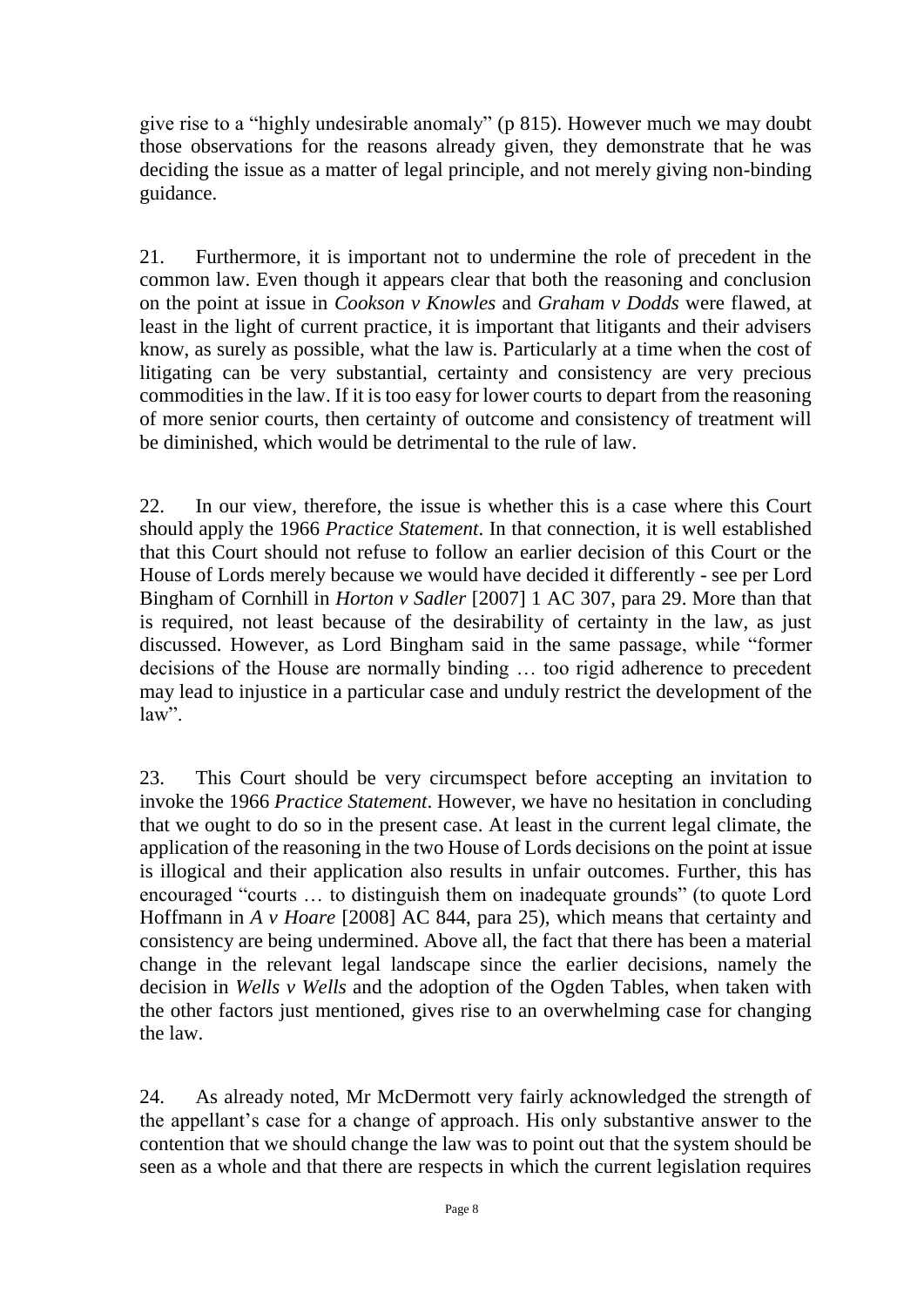that claimants be over-compensated. One example is section 3(3) of the Fatal Accidents Act 1976, which requires the court to ignore, not only the prospect but the actual remarriage of the claimant, but another is section 4, which requires that benefits which will or may accrue to any person as a result of the death shall be disregarded.

25. These are, of course, examples of over-compensation. They result from legislative choices and not (unlike the principles with we are concerned in this case) from judicial decisions. The Law Commission recommended that they be modified by legislation. But none of this is an answer to the basic question under consideration here. The present claimant should not be deprived of the compensation to which on ordinary principles he would be entitled because some other claimants, as a result of understandable legislative choices made by Parliament, receive more than they would receive on those ordinary principles. It would be wrong to preserve what is now known to be a flawed practice affecting most claimants in order to counteract those choices. Because those matters are dealt with in the 1976 Act itself, the solutions must lie with Parliament.

26. Finally, it was also suggested that, rather than this Court changing the law, we should leave it to the legislature to do so (as has happened in Scotland, where the Scottish Parliament has enacted section 7(1)(d) of the Damages (Scotland) Act 2011, following the recommendation of the Scottish Law Commission in their *Report on Damages for Wrongful Death* (2008) (Scot Law Com No 213), to the effect that the multiplier should be fixed as at the date of trial). We would reject that suggestion. The current law on the issue we are being asked to resolve was made by judges, and, if it is shown to suffer from the defects identified above, then, unless there is a good reason to the contrary, it should be corrected or brought up to date by judges. That is, after all, the primary principle which lies behind the 1966 *Practice Statement*. Of course, there may be cases where any proposed change in the law is so complex, or carries with it potential injustices or wider implications that the matter is better left to the legislature, but this is not such a case. Furthermore, in England and Wales, questions relating to the assessment of damages are and always have been very much for the courts, rather than for the legislature (although there are exceptions, to which we have already alluded). In relation to the point at issue on this appeal, that was recognised by the Law Commission in paras 4.19-4.22 of their 1999 report, where it is said that "legislation is probably neither necessary nor appropriate" to change the law on this point, on the ground that there was "room for judicial manoeuvre without legislation".

#### *Conclusion*

27. For these reasons, we would allow this appeal, and refuse to follow *Cookson v Knowles* and *Graham v Dodds*, on the basis that the correct date as at which to